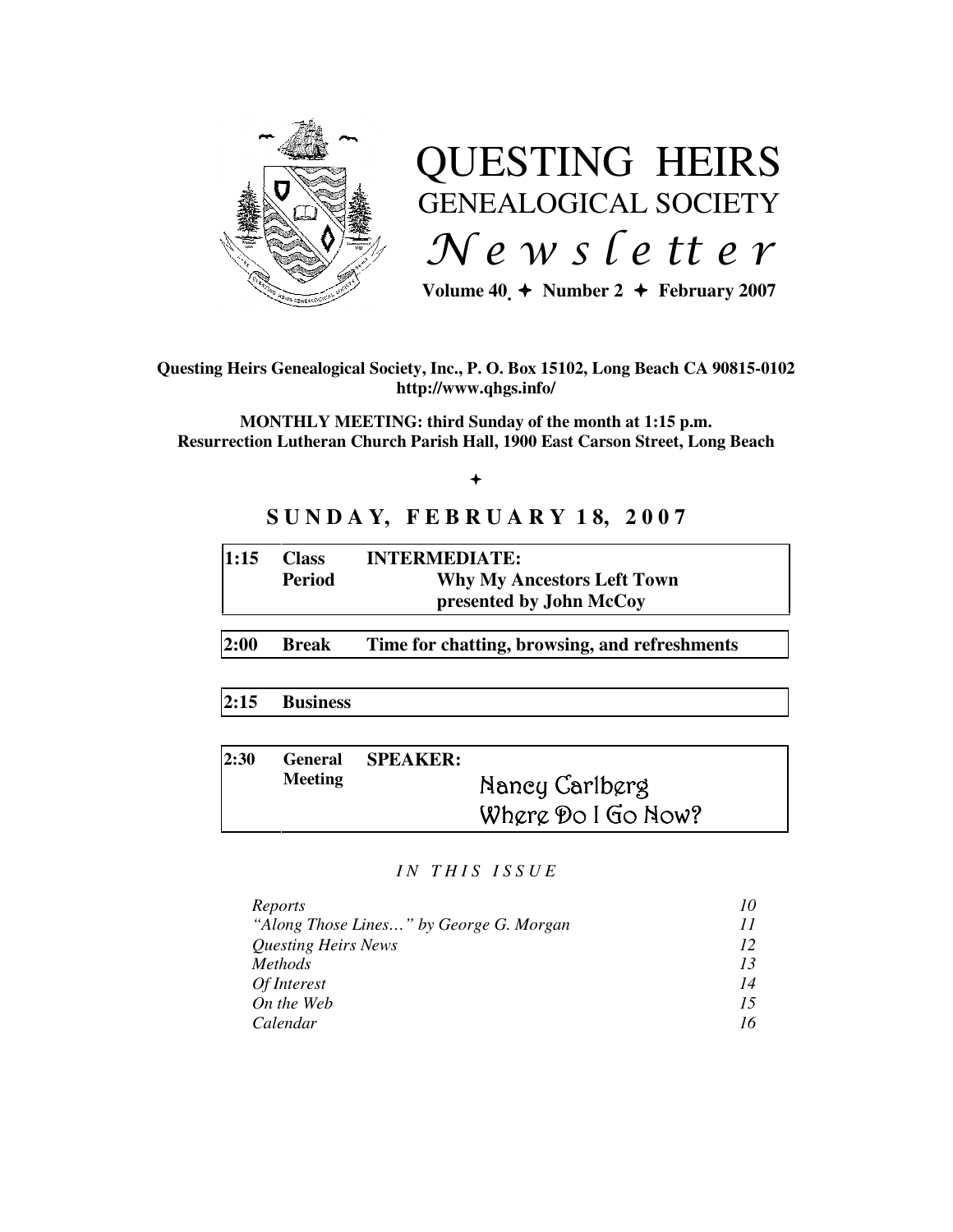#### **F E B R U A R Y M E E T I N G**

#### **INTERMEDIATE CLASS: WHY MY ANCESTORS LEFT TOWN**

Many of our ancestors migrated great distances. Do you know why? Sometimes it's obvious, sometimes our ancestors told us, sometimes it's a complete mystery. You may discover that your ancestor was part of a larger movement, or that the reasons for migration were entirely personal. Understanding why your ancestor moved is an important part of your research.

#### **SPEAKER: NANCY CARLBERG**

Be sure to mark February 18, 2007, on your calendar! Nancy Carlberg will be back to help us get past some of those "dead ends" in our research. The tentative title for her presentation is "Where Do I Go Now?" The program is intended to give you ideas for new directions in your research, after you have tried the standard sources such as census records, vital records, and so forth. Nancy would like you to submit your research problem in, if possible, the form of a family group sheet and a brief description of the problem—including what you have already tried! She will address as many of your problems as time allows. Please forward your research problems to Nancy **no later than February 10**, either by postal mail at:

 1782 Beacon Avenue Anaheim, CA 92804 or by e-mail to n\_carlberg@hotmail.com.

#### **REFRESHMENTS Georgie (Peterson) LYONS (562) 432-4908**

Thanks to all of you who brought refreshments for our January meeting.

Our February hosts will be: Sandra HOLLANDSWORTH Georgie LYONS Cheryl TARDIF

# **MEMBERSHIP REPORT Jeanette (Marcus) JONES (562) 421-5610**

JANUARY MEETING ATTENDANCE Members: 34 Guests: 6

NEW MEMBERS - None

RENEWALS

Richard HOOVER Individual 9/07

## **F I N A N C I A L R E P O R T David WERTS (562) 431-7790**

| December Income<br>December Expenses | 61.89<br>543.48<br>\$ |
|--------------------------------------|-----------------------|
| 2006 Income                          | \$3,855.96            |
| 2006 Expenses                        | $-5,665.50$           |
| Deficit                              | \$1,809.54            |
| <b>Balance: Operations Budget</b>    | \$7,889.96            |
| <b>Balance: Special Projects</b>     | 969.50                |
| Balance: Investment Acc't.           | \$21,473.70           |

*Copyright* © *2007, Questing Heirs Genealogical Society, Inc.* 

*Permission to reprint original items from this publication is granted, provided that the reprint is used for non-commercial, educational purposes, and that the following notice appears at the end of the article: Previously published in Questing Heirs Genealogical Society Newsletter, Vol. 40, No 2 February 2007.* 

*This newsletter is published monthly as a benefit for members of Questing Heirs; it is not meant to be sold. Those who are unable to attend our meetings but wish to subscribe to the newsletter may purchase a newsletter-only membership for \$12.00 a year. To join, please contact us using the address on the front page.*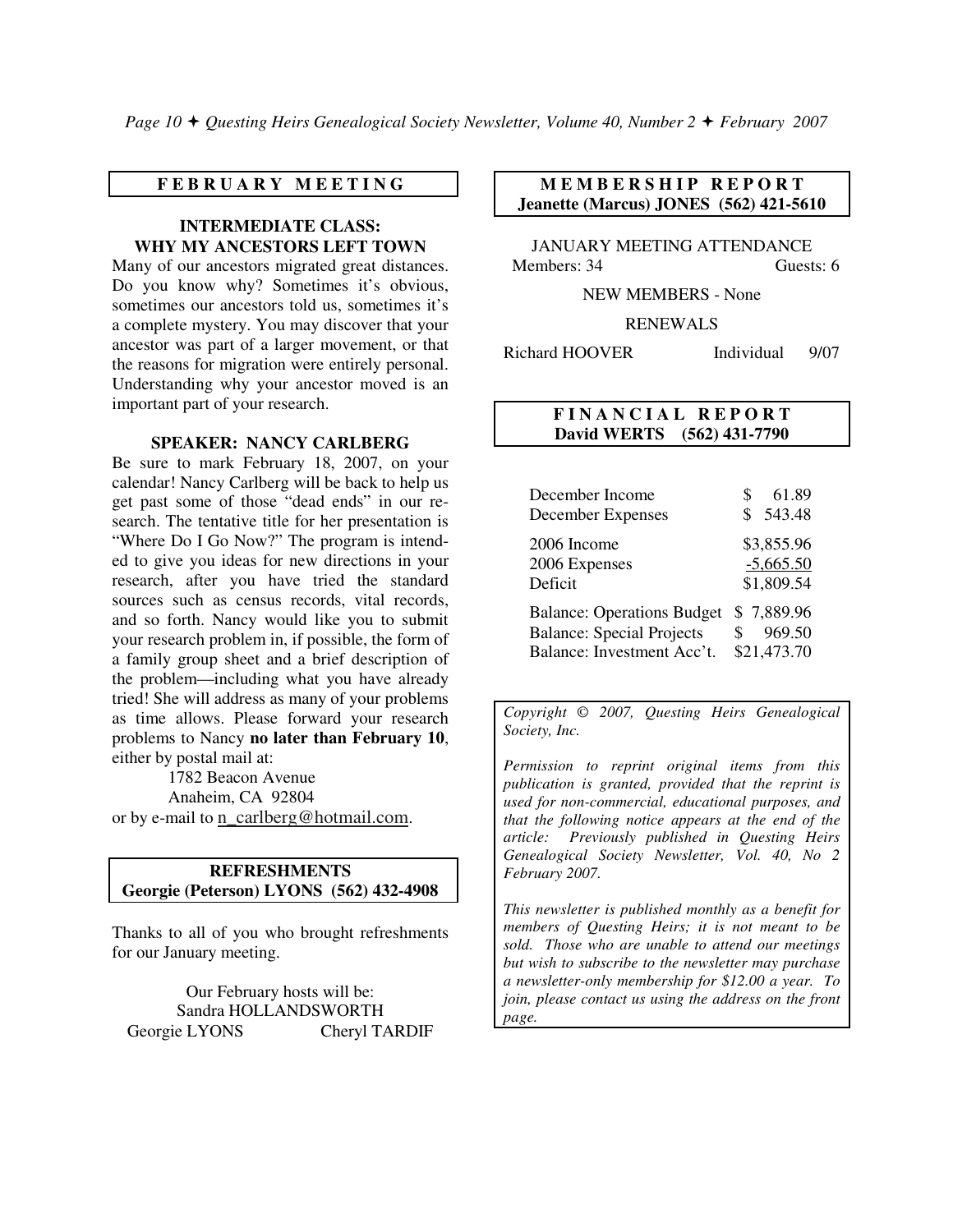# **"ALONG THOSE LINES…" by GEORGE G. MORGAN**

# **Genealogy Blogs: Journaling made easy**

Web logs, also known as "blogs," are a highly popular means of communicating one's personal interests and thoughts these days. A blog is really a journal, or an online diary, to which a person publishes his or her thoughts or informative materials for others across the Internet to read. The "Along Those Lines…" column is a blog, but there are thousands of others on many, many topics.

Genealogists quickly jumped into blogging. Whereas in the past few years it has been popular to publish one's family tree on a personal Web page—and most genealogy database programs now provide the ability to generate the HTML language to do this, genealogists are publishing their own research logs and other materials in blogs.

There are some excellent blogs on the Internet these days. One of the best has been created by Steve Danko at www.stephendanko.com and he regularly posts information about his extensive Polish ancestral research, both in the United States and overseas. He has included great details about his own research as well as images of documents and photos he has acquired that substantiate his research.

Drew Smith and I recently interviewed Steve on The Genealogy Guys Podcast of October 23 and I know you'll find his interview insightful. Dina Scheel has also published genealogy blogs for some of her lines.

Take a look at her Parisi Genealogy blog at parisigenealogy.blogspot.com for another excellent example of genealogy blogs and links to her blogs about her Scheel, O'Keefe, and Villalba-Barios family blogs.

Creating a blog is a simple process. There are any number of websites offering free basic blog hosting services and built-in software to create them. If you plan to have a really massive blog

with lots of graphics, there is usually a nominal charge for the extra storage space.

Some of these blog hosting services [are] Live Journal (www.livejournal.com), Blogger (www. blogger.com), Zanga (www.xanga.com/), Yahoo 360° (360.yahoo.com), and others.

Typically you can choose a background look for your blog to suit your personality or the purpose of the blog.

LiveJournal, for instance, offers scores of backgrounds. You simply type the text, just as you would with a word processor. You can use bold, underscore, italics, colors, etc. You can add images, hyperlinks, and more.

If you are conversant in HTML and Web page design, you can even use the advanced functions to create a special look and feel to your site.

Once you're finished entering information, you can spell-check the document and then publish it for all to see.

In addition, you can arrange to submit your blog to an online blog catalog, such as BlogCatalog (www.blogcatalog.com) where people can search for and locate blogs. You can use Google's Blog Search (blogsearch.google.com) to search for blogs on genealogy and other topics in which you are interested.

If you want to publish your own blog about your genealogical research and your family history, you may want to check out other people's blogs to get some ideas and then start your own. It's a great way to share information with others!

Happy Blogging!

George

©2006 Copyright George G. Morgan. All rights reserved.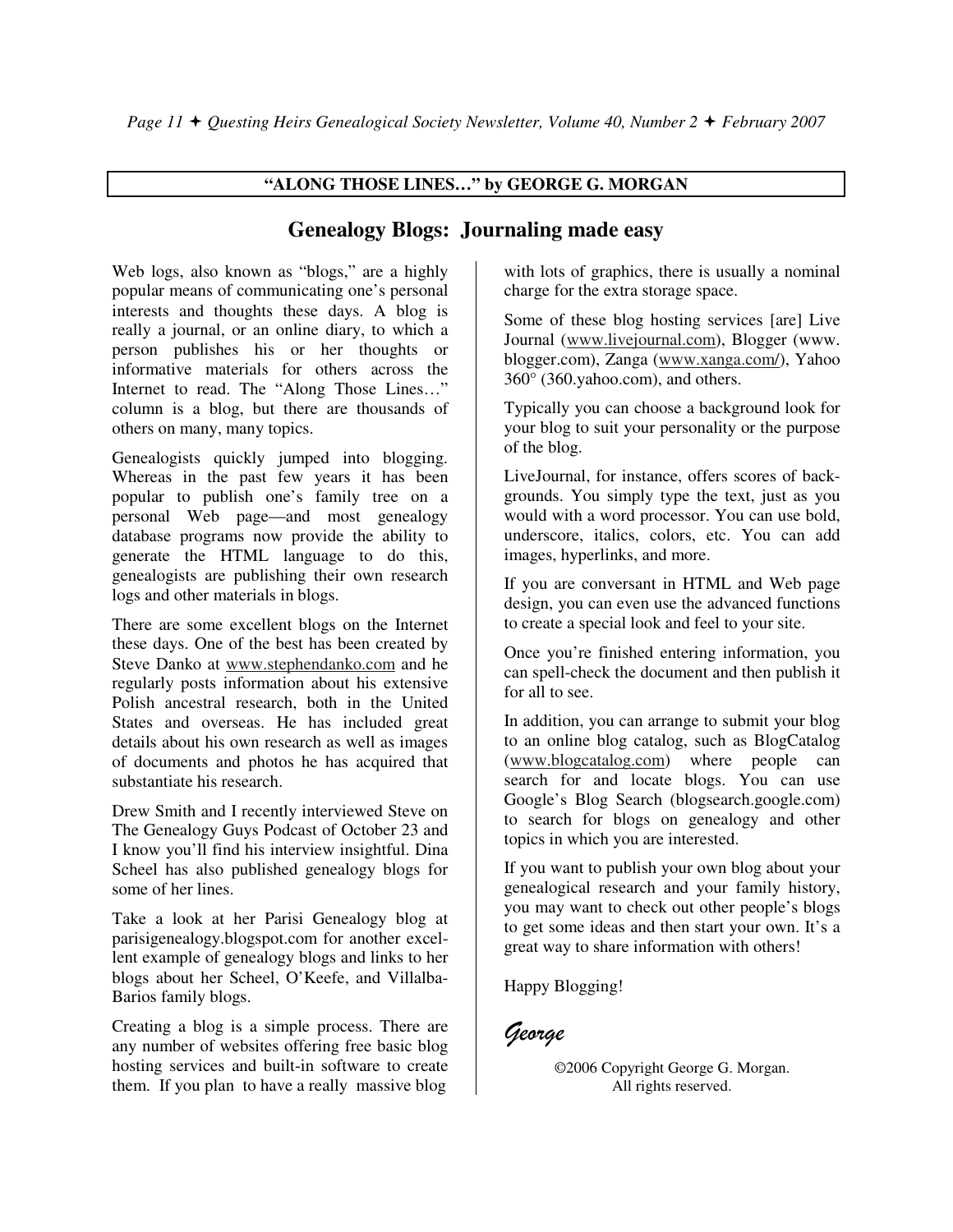# **Q U E S T I N G H E I R S N E W S**

## **PRESIDENT'S MESSAGE**

#### Hello!

During the first part of our February meeting, we will be having a special program entitled: Who are we? Come to the meeting to find out what that means!

Our main speaker will be Nancy Carlberg, who has an interesting and unique way of sharing her experiences in genealogy. I know you will enjoy and learn from her. She has self-published more than a few books, and they are usually available to buy after her lectures.

During February we plan to get our exchange newsletters onto the shelves of the Long Beach Main Library. We will arrange them by society and take them to the library. We then need to stamp them with the library stamp. Finally, they will be put in magazine holders labeled with each society's name. Then you will be able to go to the Genealogy section and look at as many of these newsletters as you like!

#### Upcoming Events

At our March meeting, Rellen Owen has volunteered to teach the beginner class; and the intermediate class will be taught by our ever-popular John McCoy!

On Mother's Day weekend, we will be in Lakewood for a community event. One of our goals is to increase our society's visibility in the community. We want people to KNOW who and what Questing Heirs Genealogical Society is!

Next October, Loran Bures has arranged for us to conduct a program for the Girl Scouts that will include cemetery work.

Many exciting activities are being planned, and we will be inviting you to participate. Keep looking for them. We appreciate your support.

Liz

# HAPPY VALENTINE'S DAY

# **QH NEEDS YOUR HELP**

We need a storage place to keep donated books, family papers and society documents. Can you help us? Do you have an unused closet? A small room with access? Any ideas welcomed; we are desperate!

#### **CD LOOKUPS**

#### by Linda Artuso

I own the following ten CDs and will be happy to do lookups on them for anyone who thinks the information they contain might be helpful to their research.

- - Marriage Index: IL, IN, KY, OH, TN, 1720-1926 (#2)
- - Marriage Index: Selected Counties of MD, NC, VA, 1624-1915 (#4)
- - Mortality Index: United States, 1850- 1880 (#164)
- - Immigrants to the New World, 1600s-1800s (#170)
- - Marriage Index: KY, NC, TN, VA, WV, 1728-1850 (#229)
- -Census Records: Indiana, 1860 (#304)
- - Census Index: Colonial America, 1607- 1789 (#310)
- **Census Index: U.S. Selected Counties,** 1790 (#311)
- - Census Index: U.S. Selected Counties, 1800 (#312)
- - Census Index: U.S. Selected Counties, 1810 (#313)

My phone number, e-mail address, and postal address are listed on the blue page.

Getting grounded in what one's people went through is not to determine what one will be, but it is a reminder not to throw away what has been done, given, prayed, and paid for in human experience.

Thulani Davis in *My Confederate Kinfolk: A Twenty-First Century Freedwoman Discovers Her Roots*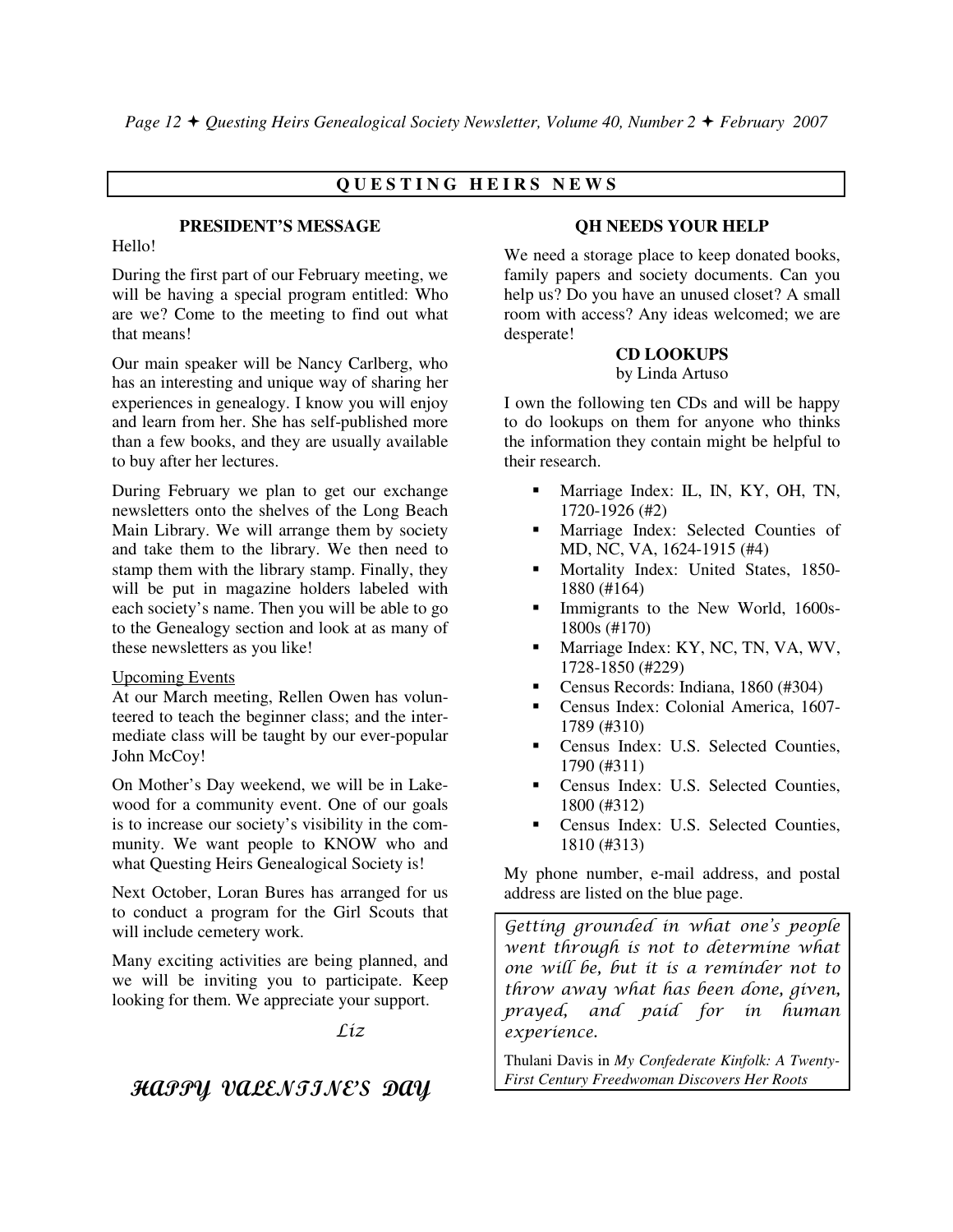# **M E T H O D S**

#### **A TECHNIQUE TO ORGANIZE AND SAVE ONLINE INFORMATION** by Janet A. Alpert

This morning I was doing one of my usual reviews of this month's online newsletters and thought I should share a technique I use.

We all read online newsletters and say, "I'd like to save that brief article, but I don't want to print six pages—how will I ever find it later?" Each newsletter has a multitude of unrelated topics. I developed the following technique when I was working full time, so I could read the newsletters quickly but save the information that was important to me for a more thorough review later.

I use AOL and have more than thirty e-mail folders set up under the AOL section "Saved on my PC." I have these folders categorized by topic, such as surnames, geographic locations (states and countries), research techniques, military, naturalization, etc. Then when I read a newsletter and find a topic I want to save, I copy and paste the information into a new e-mail with a "subject" that helps me identify the information. I then send the e-mail to myself and save it in the appropriate folder. When I was working, I only had weekends to work on genealogy, so each weekend I could go back and review the e-mails I had sent myself, try some of the Web sites suggested, and save each in the appropriate folder.

You can also set up the folder on your C drive and copy it into a Word document, but I have found it easier for me to save information from online lists and newsletters in my AOL file and my other research on my C drive. If it is something I found online, I save it online, so I know to look there first.

However, once in a while I have to go back and review those folders and discard outdated information.

*Published in UpFront with NGS, Volume 5, Number 12, 1 Dec 2006.* 

# **LOCATION, LOCATION, LOCATION** by Peter Kerr

I have noticed from several message boards that people researching their ancestry often get confused over locations and the relationships between them. I have used the following strategies with great effect in my research.

A very useful map site is www.old-maps.co.uk which, as well as allowing you to see an old and modern map of a place (plus an aerial view, but not in Scotland!) has the added benefit of giving you the modern postcode.

You can then use the postcodes of two locations to use a facility such as that provided by the [Route Planner at www.theaa.com] to establish geographical links between places. This is particularly useful for those overseas because getting a sense of scale for the British Isles is not always easy.

One other tip is NOT to trust the spelling of place names even when looking at the original census returns from Scotland as these were completed by English 'speakers' ignorant of the Gaelic spelling of many place names.

However, if you search for a place name within a census it will provide you with an indication of the size of the settlement, and scrolling through the inhabitants can save time as other relations can often be located with ease.

That's three quick tips for the price of one!

*A Quick Tip from http://blogs.ancestry.com/circle, 15 Jan 2007. (Copyright 1998-2007, MyFamily.com)* 

**Leap year does not occur every four years.**  February 29 is added to the calendar year only when the number of the year is divisible by 4 except in centenary years not divisible by 400. For instance, the year 2000 was a leap year, but the year 2100, while divisible by 4, will not be a leap year because it is not divisible by 400.

*From Contrary to Popular Belief by Joey Green (New York: Broadway Books, 2005), p.31.*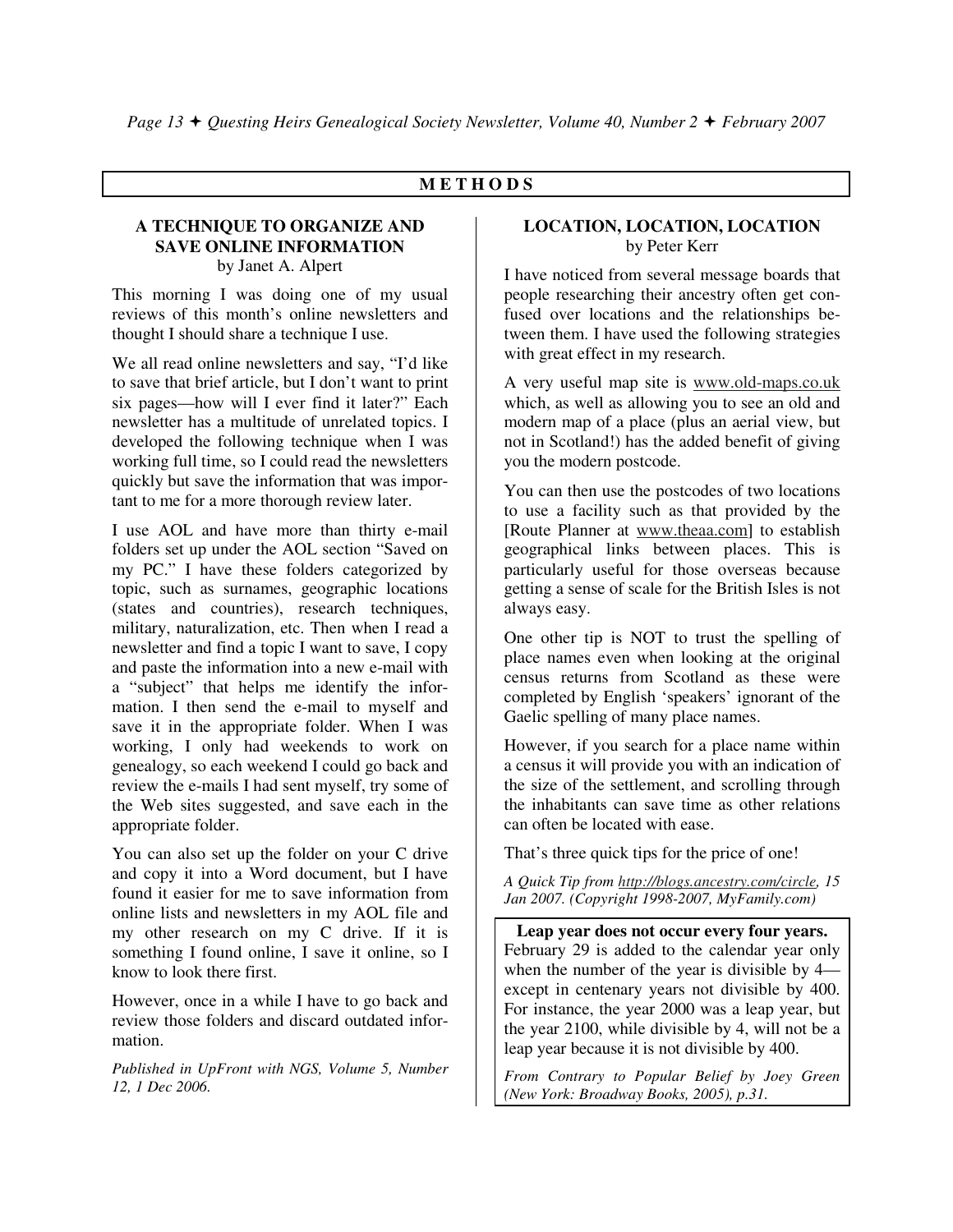# **O F I N T E R E S T**

# **UPDATE ON ANNIE MOORE**

Yes, Annie Moore's back again! Yesterday, I had the pleasure of participating in a virtual conference of sorts that permitted me to speak to a roomful of folks in Co. Cork, including no less than the mayor of Cork. The occasion was the announcement of some brilliant detective work done by Tim McCoy's class of film students mostly 10- and 11-year-olds.

The class settled on Annie as the topic for a film they'll be making this school year, and in the course of their preparation, they managed to uncover quite a bit more about our girl including the fact that she was older than we all thought.

There was always confusion on this matter, as the manifest has her as 13, while the newspaper accounts of the day have her as 15. Well, it turns out she was 17. And Philip and Anthony, the little brothers who traveled with her, were also older than previously thought. In fact, it would probably be appropriate to add a few inches to the height of all three of the siblings in the statue (located at the Cobh Heritage Centre).

As to the exact date of Annie's birth, she's still left us with a lingering mystery. The civil Registration matches the day and month given on her death certificate—May  $30<sup>th</sup>$ —but her baptism record claims that she was born on May  $25<sup>th</sup>$  and cleverly christened on May  $24<sup>th</sup>$ . Guess she's not quite ready to give up *all* her secrets!

*Megan Smolenyak Smolenyak's blog, 21 Dec 2006 at www.rootstelevision.com/blogs/megansrootsworld.html.* 

#### **GENEALOGY LIBRARY CENTER, INC.**

Arlene Eakle, president and founder of the Genealogic Institute, has established the Genealogy Library Center, Inc., in Tremonton, Utah. It is a non-profit library intended to:

 help you preserve your personal manuscript genealogy files and supporting books, maps, and other genealogy materials and

 make these precious and valuable data available to genealogists who share common genealogy ancestry.

At this time access to the library is available by personal visit or by research inquiry through letter, e-mail or phone. Ms. Eakle will accept whatever you want to preserve—printed books, handwritten notes, family files, computer discs & printouts, maps & atlases, periodicals you've subscribed to, correspondence, photographs, etc. These materials will be stored, preserved, and made available to the public under monitored and controlled circumstances.

The library is located at: 56 West Main St., Suite B Tremonton, UT 84337 The mailing address is: Arlene H. Eakle, PhD P. O. Box 40 Garland, UT 84312 Phone: 800-377-6058 E-mail: arlene@arleneeakle.com

#### **CENSUS BUREAU STATISTICS**

On the occasion of the U. S. population's reaching 300 million on October 17, 2006, the Census Bureau published some interesting statistics comparing 2006 with 1967 when we reached 200 million and 1915 when we reached 100 million.

> Cost of a first-class stamp 2006: 39 cents 1967: 5 cents 1915: 2 cents Life expectancy at birth 2006: 77.8 years 1967: 70.5 years 1915: 54.5 years Average household size 2006: 2.6 people 1967: 3.3 people 1915: 4.5 people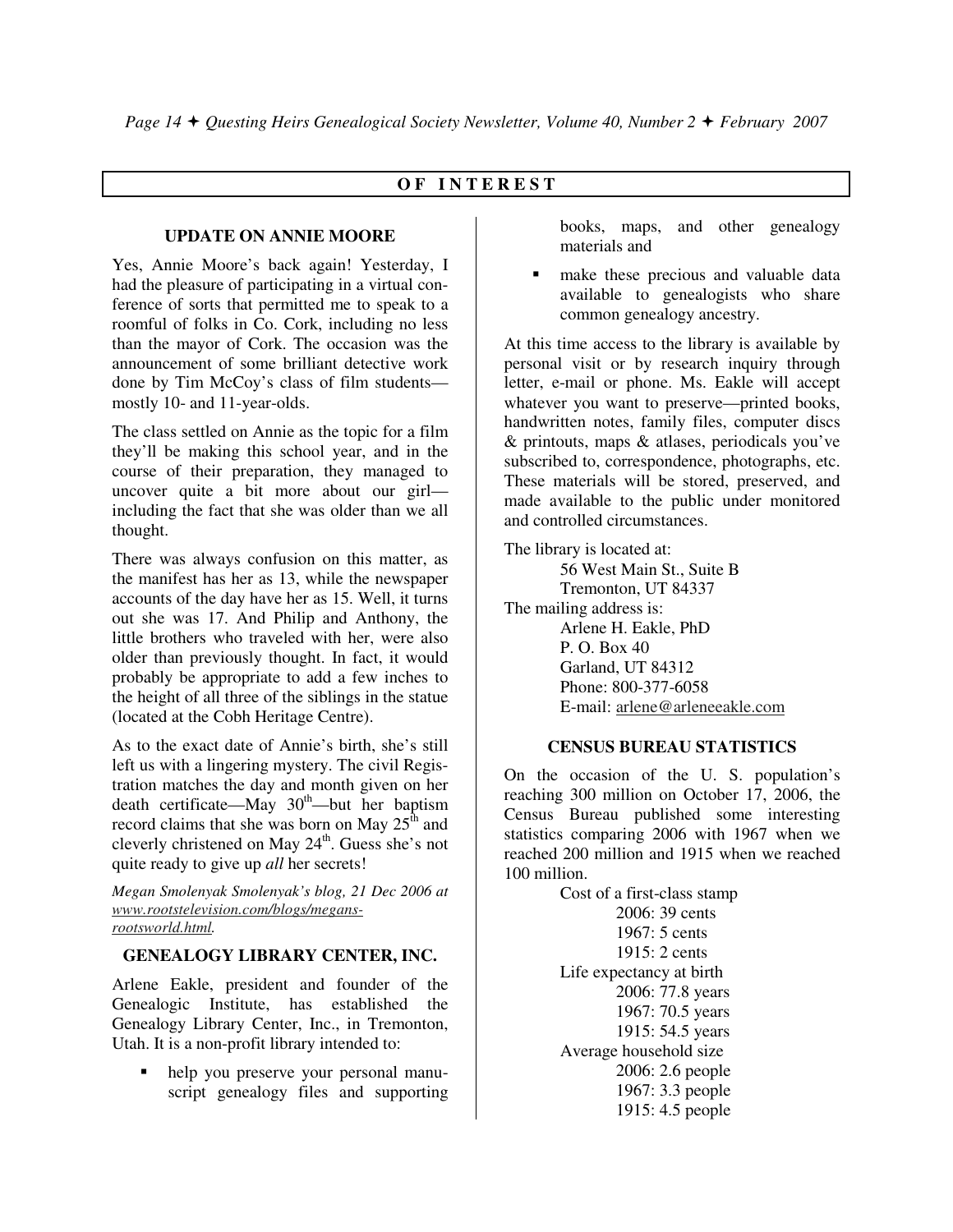# **O N T H E W E B**

#### **IOWA LAND PATENTS**  by John McCoy

Iowa patents for federal land sales have finally been added to the Bureau of Land Management (BLM) web site http://www.glorecords.blm.gov. Ever since the BLM web site was started, records from Iowa were not quite ready. They had been promised "by the end of 2004," and a notice to that effect remained on the web site until almost the last day of 2006!

Did you know? Federal land patents often contain clues about your ancestors, including sometimes their previous place of residence. The patents were usually NOT recorded in the county deed books, and they may tell you approximately when your ancestor arrived in the area. You can get a very readable image of the original document on the web site, and you can search by name or by the legal description of the land (excellent method to learn the names of your ancestor's neighbors!).

Once you know that your ancestor purchased federal land in a particular place, you can also study the "tract book" where his purchase was recorded. The tract book will give you the date when your ancestor bought the land at the local federal land office, and you may discover additional details. The tract books also show transactions that did not result in issuance of a patent (because the transaction was not completed, or because the original purchaser died and the patent was issued to an heir). The tract books are in the Family History Library catalogue arranged by state, range, and township. Find the catalogue entry by searching microfilm number 1445277.

#### **BRITISH PASSENGER LISTS**  http://www.findmypast.com

The above web site (formerly known as "1837online"), in cooperation with the National Archives, has introduced a new database called "ancestors onboard." It permits you to search the BT27 UK Outbound Passenger Lists. Records

now available cover people leaving the UK on long-distance voyages between 1890 and 1899. Ultimately these records will cover the period from 1890 to 1960, but the next set of data to be made available will cover 1900 to 1909. To monitor their progress, you can visit the new web site at www.ancestorsonboard.com.

Records vary, but transcriptions usually tell you name, age, occupation, destination, travel and ship details as well as other people of the same name traveling on the ship. To view the records you need to buy pay-per-view units. Viewing a transcription costs 5 units, while viewing the actual high resolution color image costs 30 units.

#### **NEW ANCESTRY.COM SITE**

On January 9, 2007, Ancestry.com announced the addition of more than six million names from German port and census records to its historical records collection, making it the central online source for German family history. The German records launched simultaneously on Ancestry.de, Ancestry.com's first foreignlanguage, international sister-site.

The German historical records collection features records such as passenger lists, census and vital records, sailors' registry, ships crew lists, and family and local histories. The Hamburg passenger lists, which are the highlight of the new collection, includes records of more than five million people who sailed from the German port of Hamburg between 1850 and 1934…

Ancestry.de is The Generations Network's fourth international site. Others include Ancestry.co.uk in the United Kingdom, which features the only complete online collection of England and Wales census records, Ancestry.ca in Canada and Ancestry.com.au in Australia.

*The above information was taken from the Press Release from Provo, Utah, of 9 Jan 2007 as reprinted at http://blogs.ancestry.com/circle on that date. (Copyright 1998-2007, MyFamily.com)*